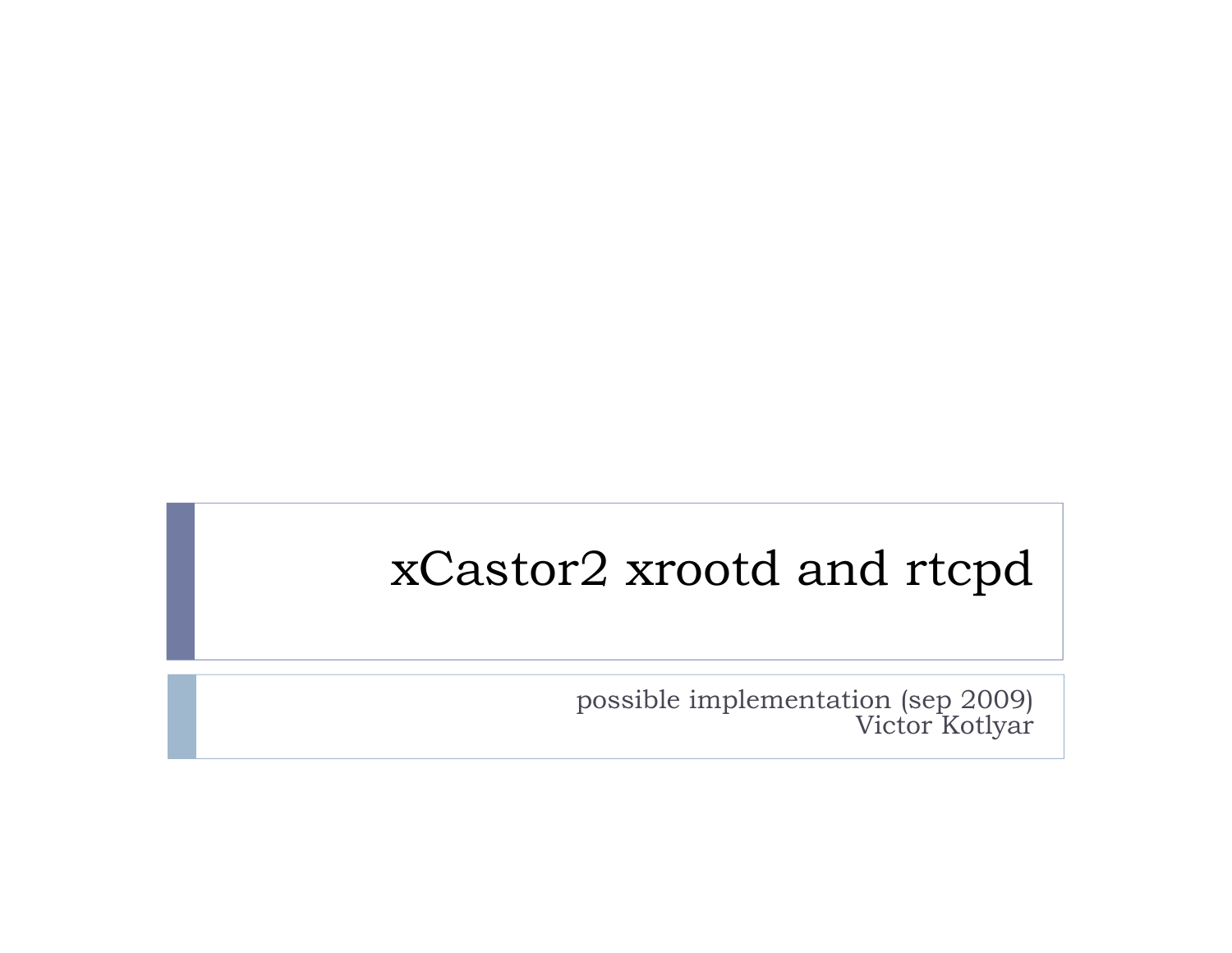## What is rtcpd

- $\blacktriangleright$  is a main daemon to handle data transfers between tape and diskserver.
- ▶ Pure C code.
- ` Was written in 2000 for CASTOR1 and is backward compatible with SHIFT (has some not used code anymore?).
- $\blacktriangleright$  Fully multithreaded.
- ` Uses rfio API.
- $\blacktriangleright$  Makes tape part fully independent of stager/nameserver and can be used as tape implementation for other systems.
- $\blacktriangleright$  Have 9years of usage history all features/bugs well known.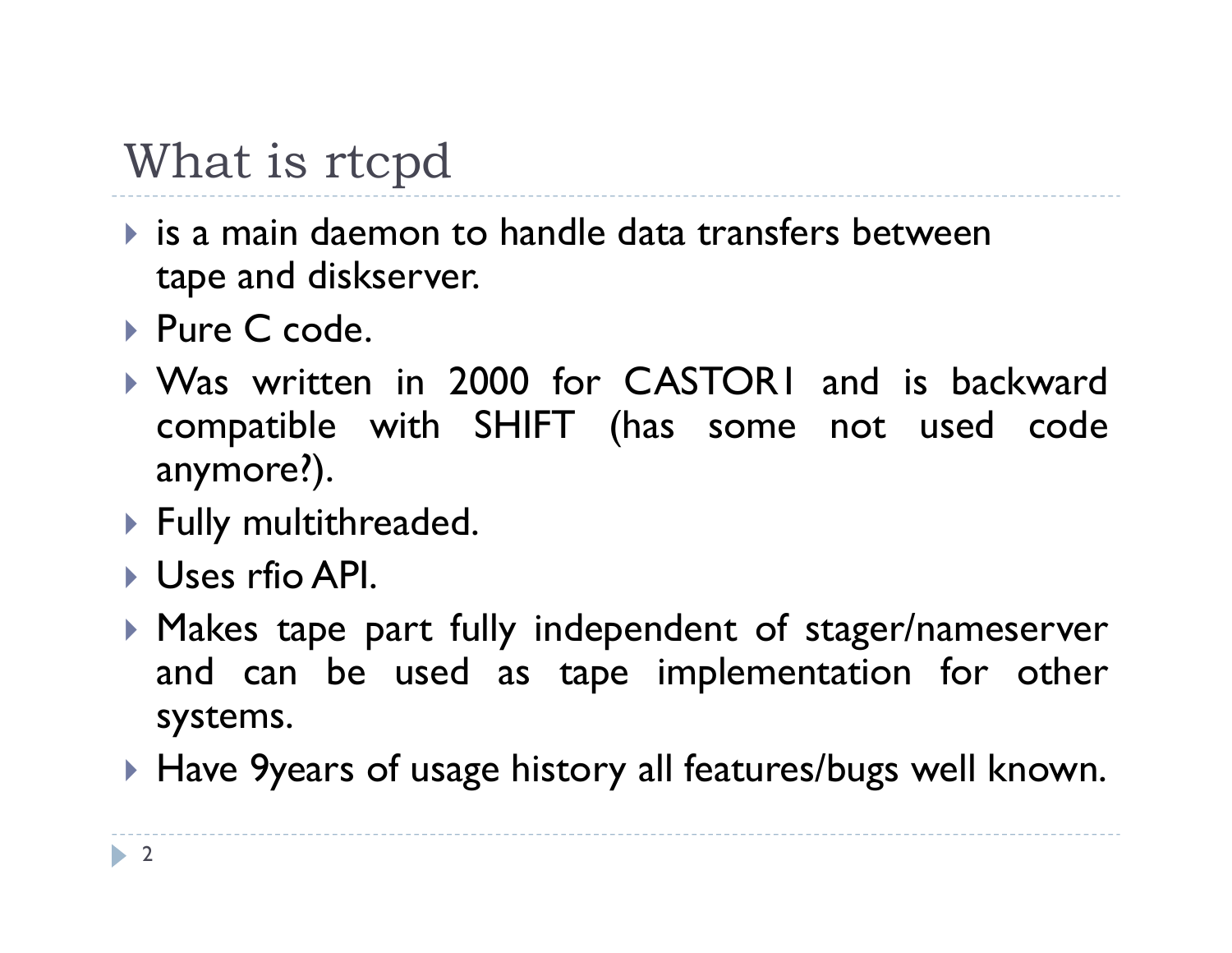## What is rfiod

- $\blacktriangleright$  Is a main daemon to handle rfio data transfer protocol which is **CORE** of whole CASTOR system in using diskserves.
- $\blacktriangleright$  Stand alone multithreaded daemon which provide POSIXlike access and has additional function (not POSIX).
- $\blacktriangleright$  Has history from early 90's starting from SHIFT, was improved with data streaming mode for CASTOR1.
- $\blacktriangleright$  rfio API is very well documented and has been used for a long time with <sup>a</sup> lot of people and experiments.
- $\blacktriangleright$  Transfers speed in data streaming mode is the same as for the others "good" protocols.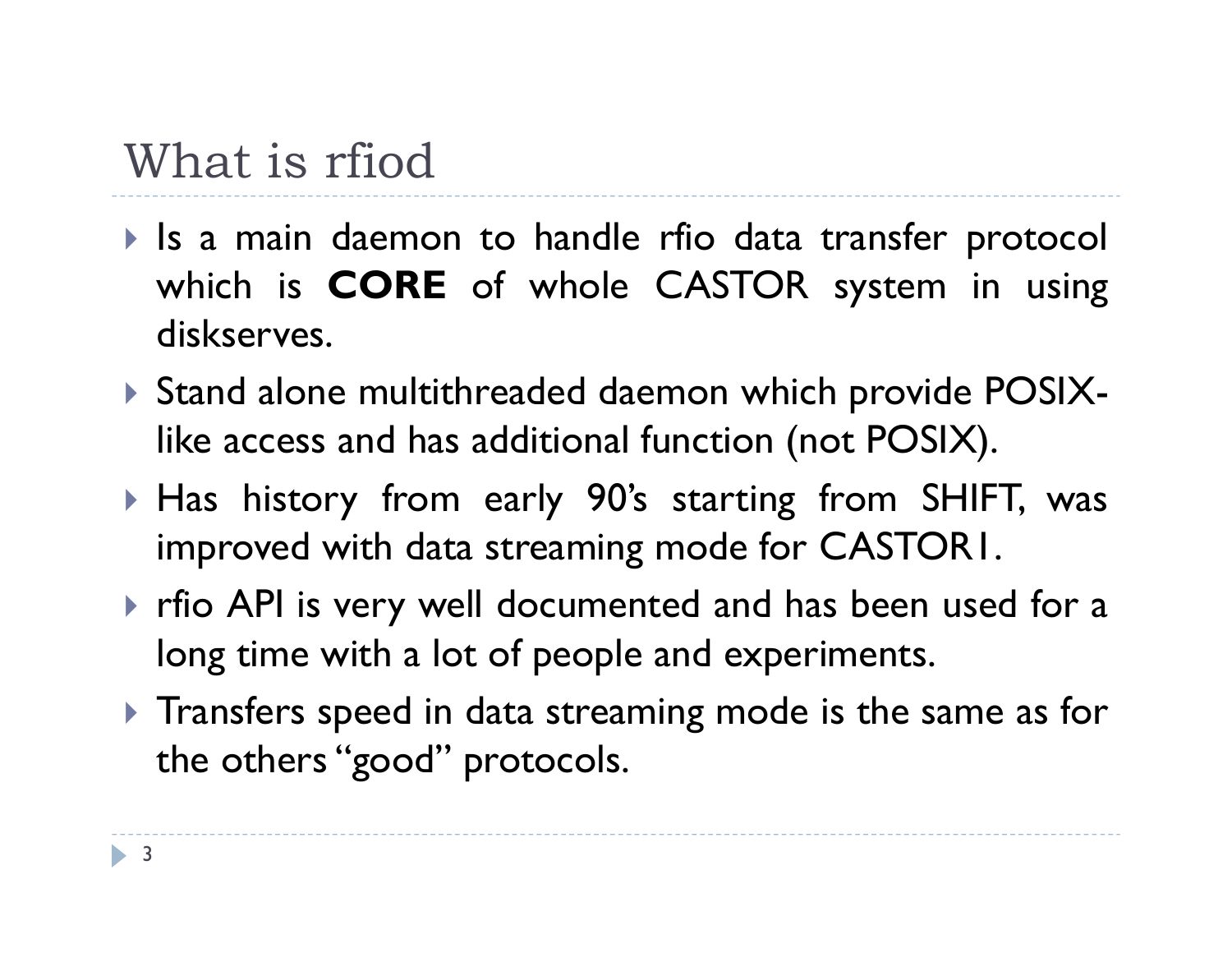#### What is xrootd

- $\blacktriangleright$  The xrootd server is designed to provide POSIX-like access to files and their enclosing directory namespace.
- **The project of Stanford Linear Accelerator Center** started in 2003, C++, multithreaded, allow to build Scalable Cluster Architecture for Low Latency Access (has xrootd managers/redirectors and global redirectors).
- $\blacktriangleright$  Based on a run-time plug-in mechanism so that new features can be added with <sup>a</sup> minimum of disruption.
- ` Xroot C++ API for client: XrdClient, XrdPosixXrootd (based on XrdClient). C XrdPosix wrapper to XrdPosixXrootd. There is no <sup>a</sup> good documentation for API (need to dig into the sources).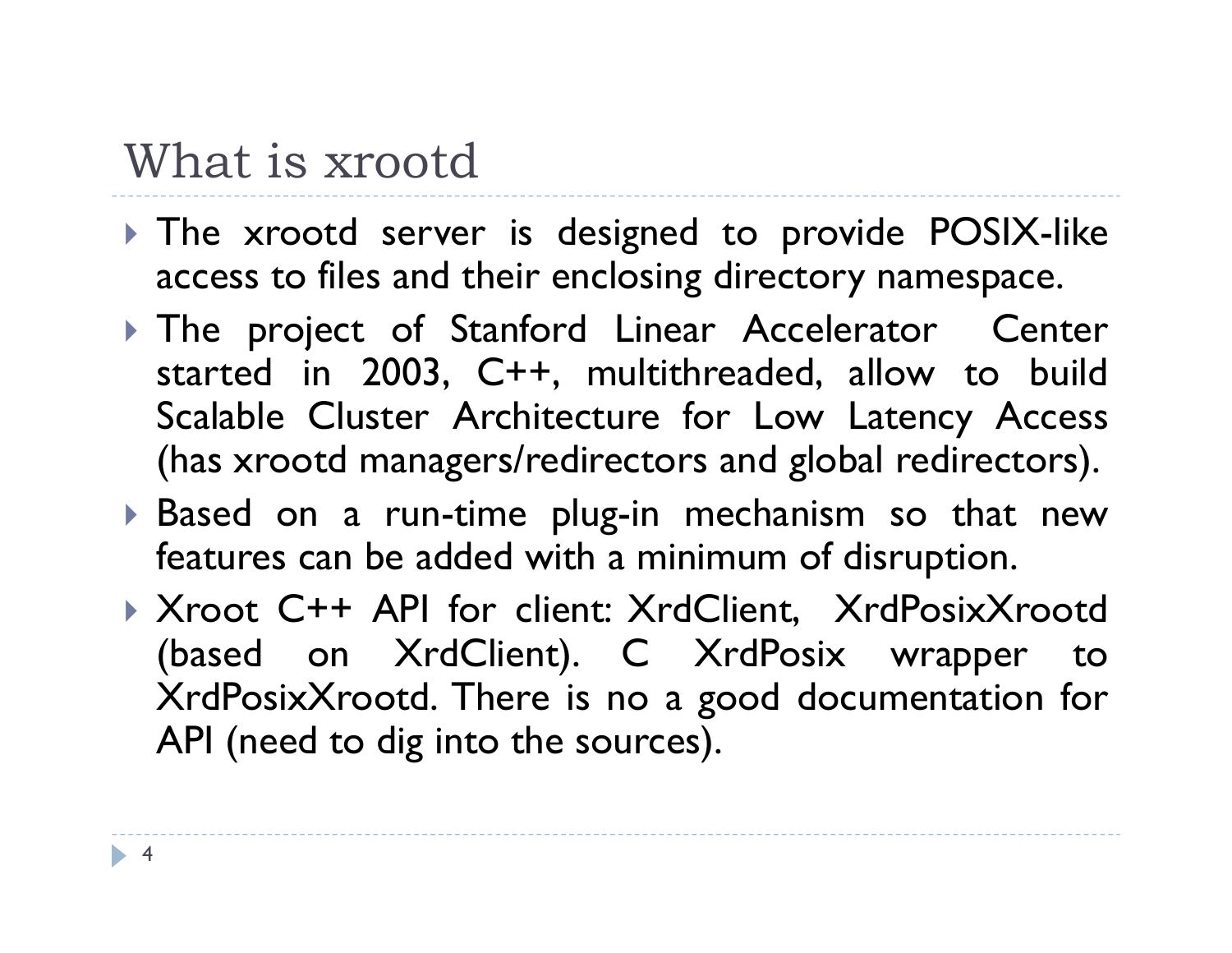## What is xCastor2

- ▶ 2<sup>nd</sup> generation of an xrootd interface to Castor2.
- $\blacktriangleright$  A manager's part and a diskserver's part.
- A client connects and authenticates to <sup>a</sup>manager node.
- The manager authorizes the client access using the castor nameserver.
- The manager applies policies to each reques<sup>t</sup> to define the location of <sup>a</sup> file either via <sup>a</sup>cache or castor services.
- The disk server verifies for every open the manager signature for the requested file and allows or denies access to <sup>a</sup> physical file.
- Disk server are passive and don't subscribe to manager nodes.

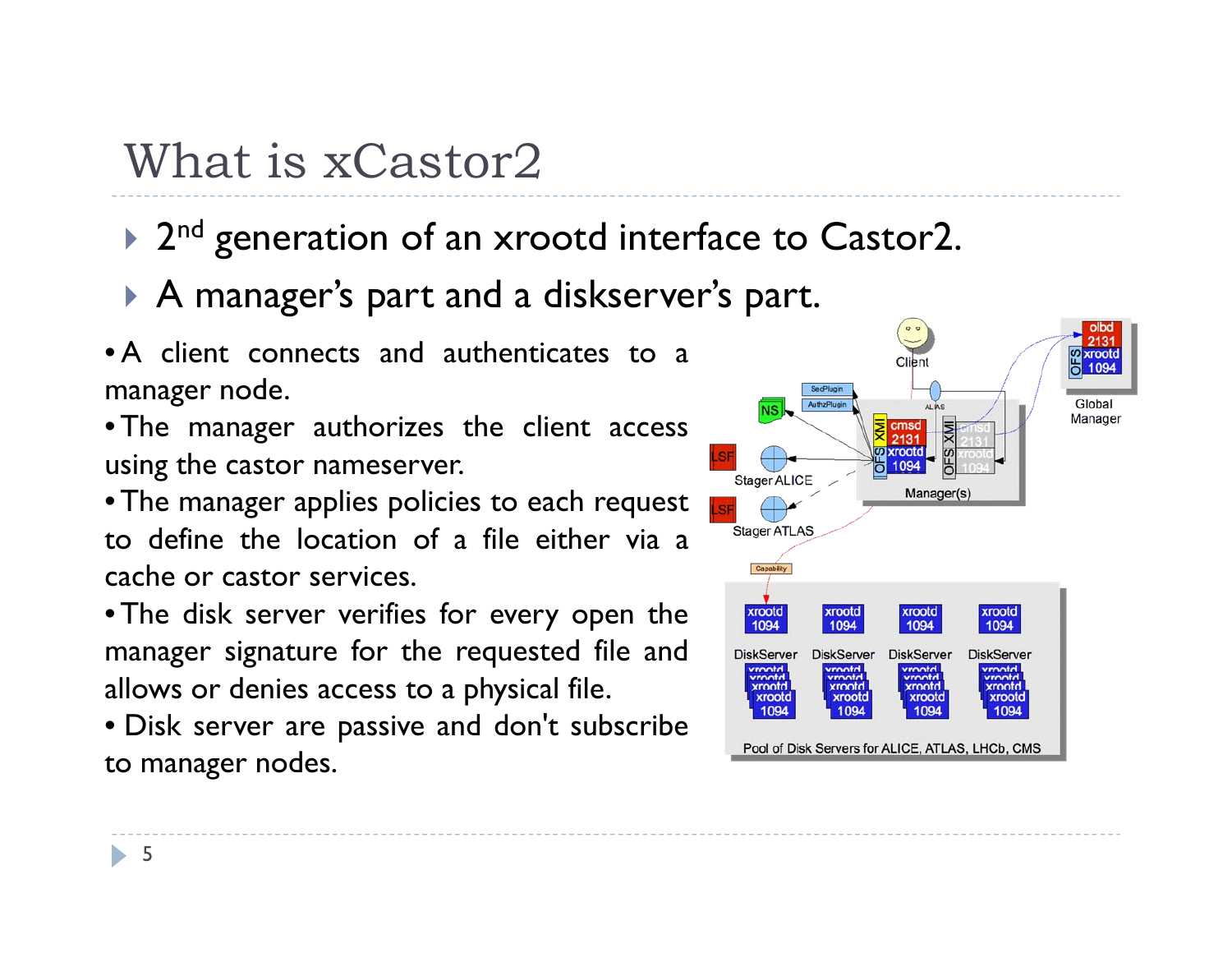# What to implement in rtcpd

- $\blacktriangleright$  Limited set of rfio calls, no need to change working logic.
- ▶ POSIX-like calls: rfio mstat64, rfio end, rfio open64, rfio\_lseek64, rfio\_read, rfio\_write, rfio\_close, rfio\_serror. Could be implement with xroot POSIX-like API.
- ` Non POSIX-like calls (FORTRAN sequential file access): rfio\_xyopen, rfio\_xysock, rfio\_xyread, rfio\_xywrite, rfio\_xyclose.

Are rfio protocol specific and no need anymore (tapegateway do not care about them).

- $\blacktriangleright$  There are no special case for open (mode bits or something other).
- $\blacktriangleright$  rfio\_read/write have the same logic as xrootRead/Write.
- $\blacktriangleright$  We can use <code>POSIX</code> errno to handle errors (rfio\_serror can work with it too).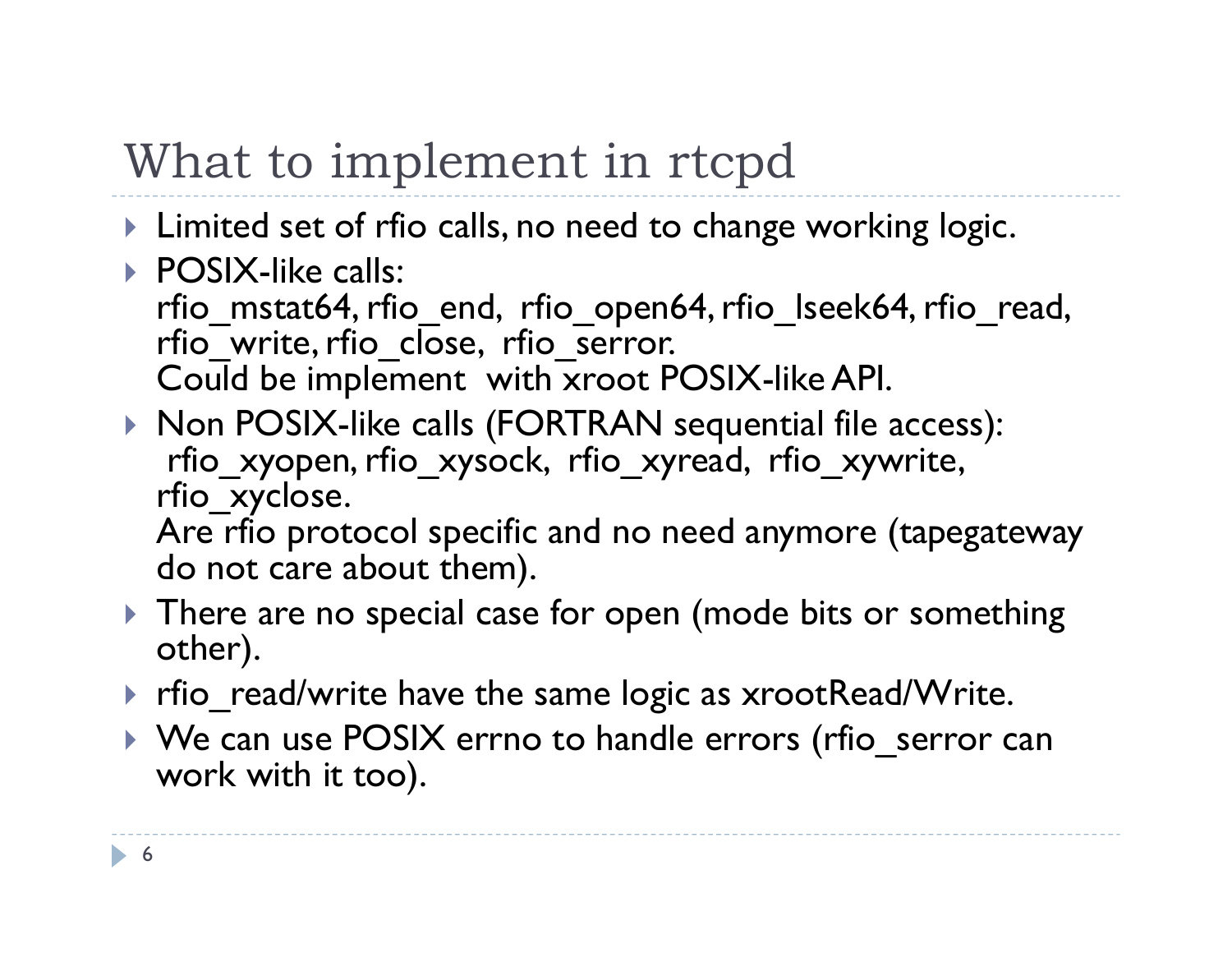#### How to implement

- $\blacktriangleright$  Add replacement for rfio POSIX calls with XrdPosixXrood interface calls.
- ` Make <sup>a</sup> C++ code from rtpc\_CheckReq.c, rtcpd\_Disk.c to be able to use xroot API.
- $\blacktriangleright$  Add additional logic to handle rfio to xroot tURL conversion and recognize xroot tURL (use modified xroot tURL for xCastor2 xrootd).
- $\blacktriangleright$  There is no need to change whole logic in rtcpd and we can use error handling based on POSIX errors.
- $\blacktriangleright$  Need a modification of  $\;$  a filesystem plug-in and an authorization plug-in for xrootd castor for diskservers: XrdxCastor2Ofs.cc, XrdxCastor2ServerAcc.cc (to allow direct access from tape servers and correct usage of stat, rewrite commands).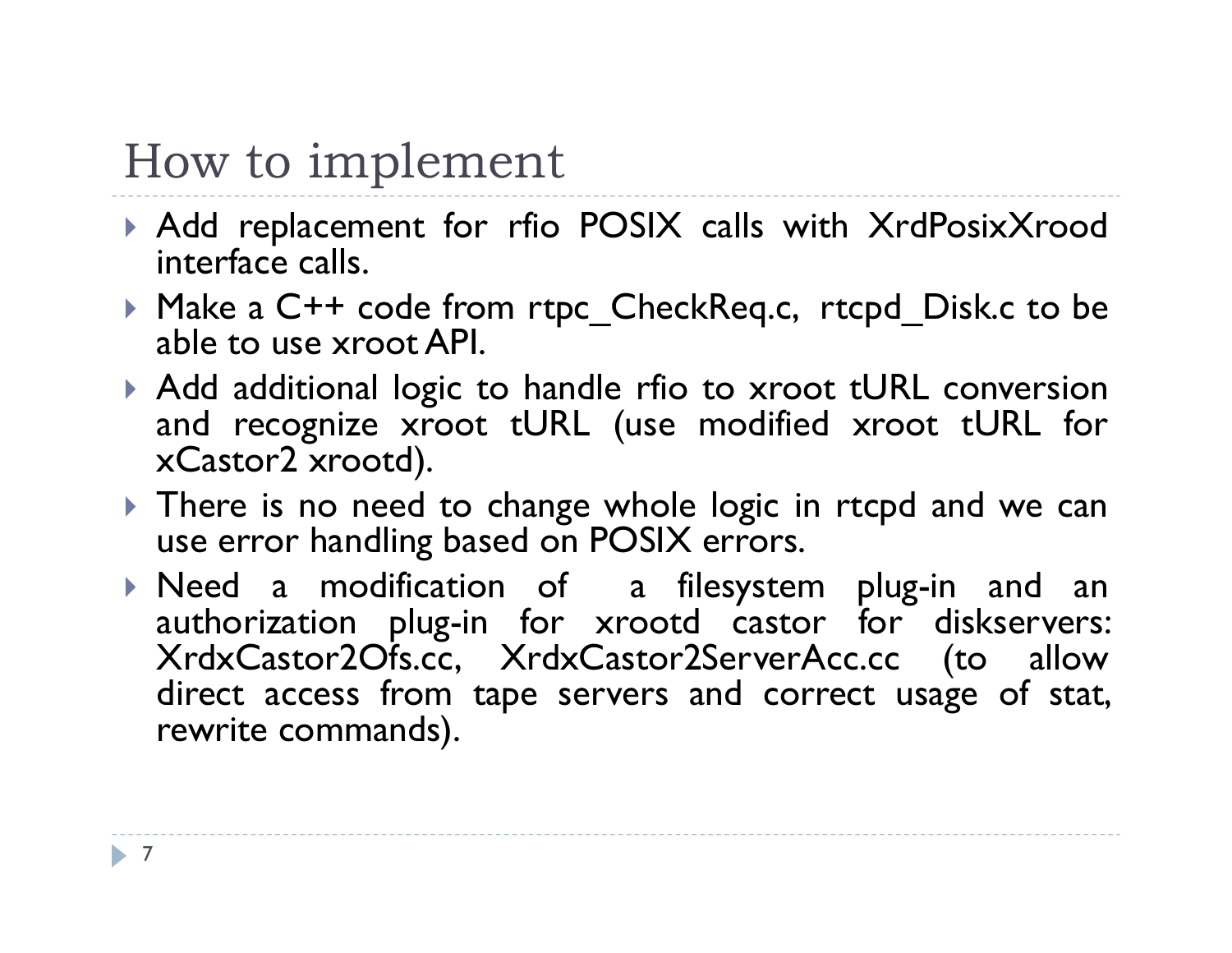### What we have

- $\blacktriangleright$  Rtcpd can handle rfio and xroot request simultaneously.
- $\blacktriangleright$  We can enable converting of all rfio requests to xroot (if we have xrootd installed onthe same diskservers)
- ` We can use advanced authentication/authorization $of$   $Xroot$  (not only unix uid/gid and there is <sup>a</sup> special authorization plug-in)
- $\blacktriangleright$  We can use bandwidth limits for different parts of system (right now for each stream, but it is possible to modify the rate limiter in many ways)